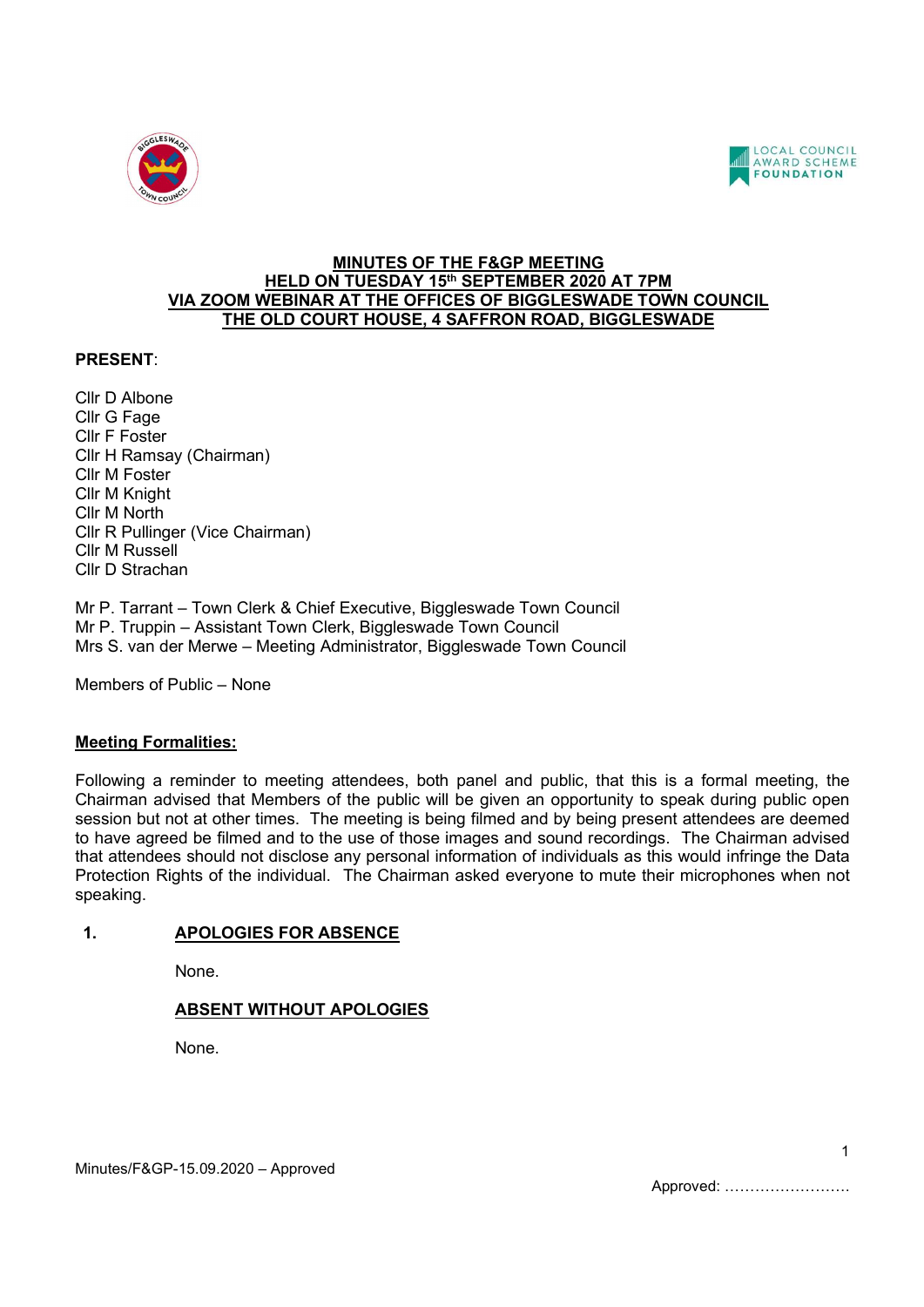# 2. DECLARATIONS OF INTEREST

# a. Disclosable Pecuniary interests in any agenda item:

None.

# b. Non-Pecuniary interests in any agenda item:

Cllr R Pullinger – Item 5d. – Orchard Community Centre.

# 3. PUBLIC OPEN SESSION

The Chairman advised Members of the public wishing to speak to use the "raise hand" function on screen.

None.

#### 4. MINUTES AND RECOMMENDATIONS OF MEETINGS

Members received and **APPROVED** the Minutes of the Finance & General Purpose (F&GP) Meeting held on Tuesday 3rd March 2020.

#### 5. MATTERS ARISING

 Matters arising from the Minutes of the Finance & General Purposes Committee Meeting of 03rd March 2020.

None.

# 6. MATTERS FOR CONSIDERATION

#### a. Asset register

The Town Clerk & Chief Executive advised Members there are currently two asset registers, one held by BTC Accountants and another within the Town Council. These will be merged into a comprehensive document in the coming weeks.

# b. IT Tablets

The Town Clerk & Chief Executive is working towards modernising the Town Council, ensuring effective communications and easy access to Council documentation furthermore, that the Town Council meets data regulation regulations. Previously issued IT equipment has been returned to the Town Council office and consideration will be given to purchasing new equipment.

#### c. Leasing a Workshop Facility

The Town Clerk informed Members a written report to the Council regarding leasing a workshop facility is still in progress. The Town Clerk & Chief Executive and the Works Manager have been working together to compile a comprehensive specification list which includes the long term needs to support planned projects for the Public Realm team.

Approved: …………………….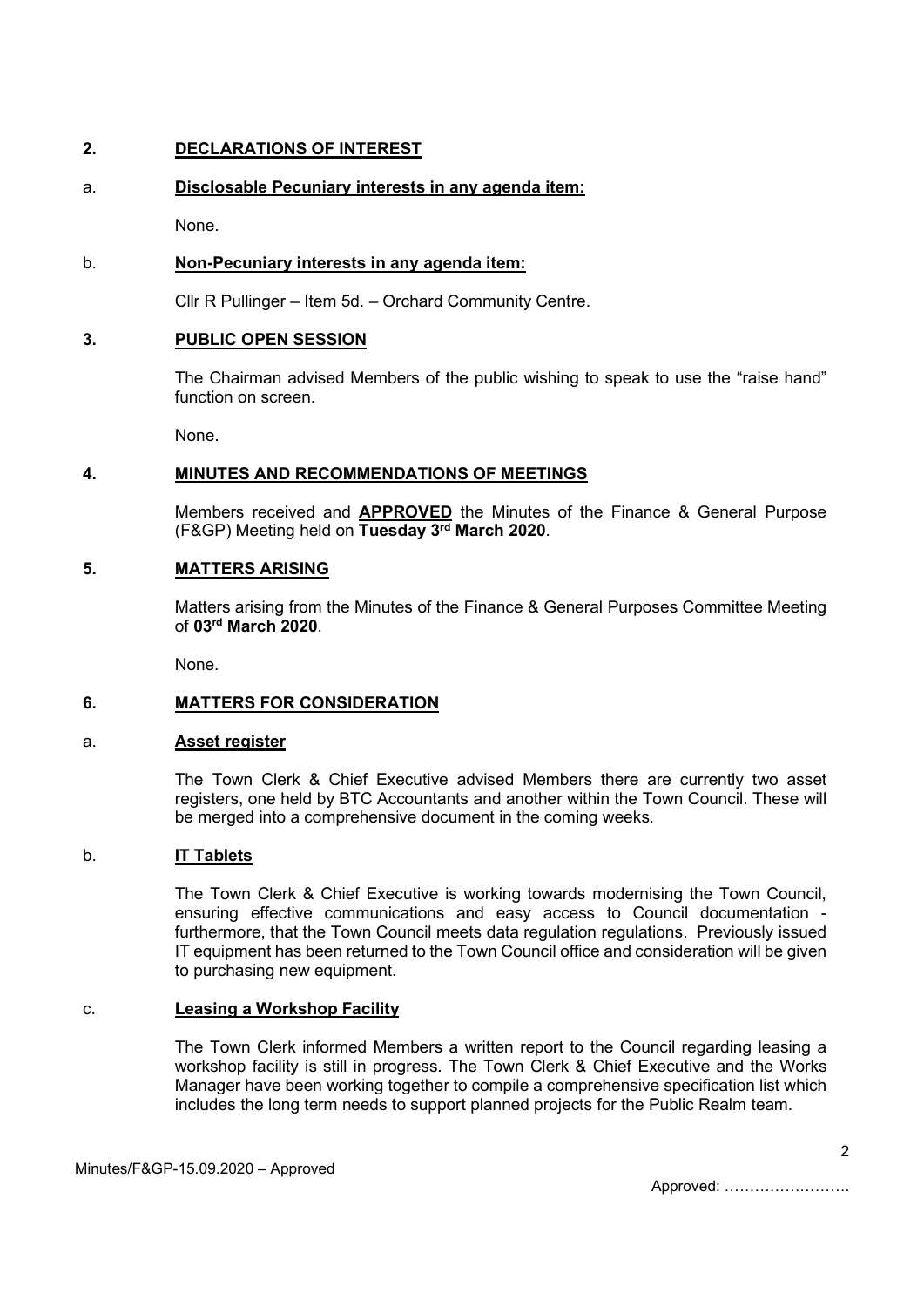The Town Clerk & Chief Executive will present the report to Council.

#### d. Orchard Community Centre

The Town Clerk & Chief Executive advised Members that the Orchard Centre will re-open on 21<sup>st</sup> September 2020. There will be communications issued to mainstream media and the public. The current regulations capping the numbers of people per class will be monitored and controlled appropriately.

The Town Clerk & Chief Executive confirmed that significant work had been put into ensuring compliance with government regulations and ensuring relevant safety equipment was installed. There will be an extensive cleaning regime after every booked event.

The Town Clerk & Chief Executive recommended reviewing payment methods and sales tactics for the services at this Centre over the next financial year.

Members noted that rental costs for the remainder of the current financial year would remain as they are. The annual review of charges will be held later this year to set costs of hire for 2021/22.

#### e. Drove Road Chapel

The Town Clerk & Chief Executive advised that a written report on inclusive costs will be delivered to the Committee for the Chapel Wall and front wall.

During a recent visit to the cemetery the Town Clerk & Chief Executive and Works Manager were approached by residents with concerns around particular areas in the cemetery being used for antisocial purposes. The Town Clerk & Chief Executive suggested in the short term locking the cemetery at both entry points into the Chapel and installation of cameras.

The Town Clerk & Chief Executive was advised by Members that there is a guide in the Town Council Offices which regulates cemetery maintenance and conditions of use of the grounds.

# f. Financial regulations

The Town Clerk & Chief Executive advised Members that a report will be issued shortly.

# 7. ITEMS FOR INFORMATION

None.

# 8. PUBLIC OPEN SESSION

The IT Administrator advised Members of the public wishing to speak to use the "raise hand" function on screen.

None.